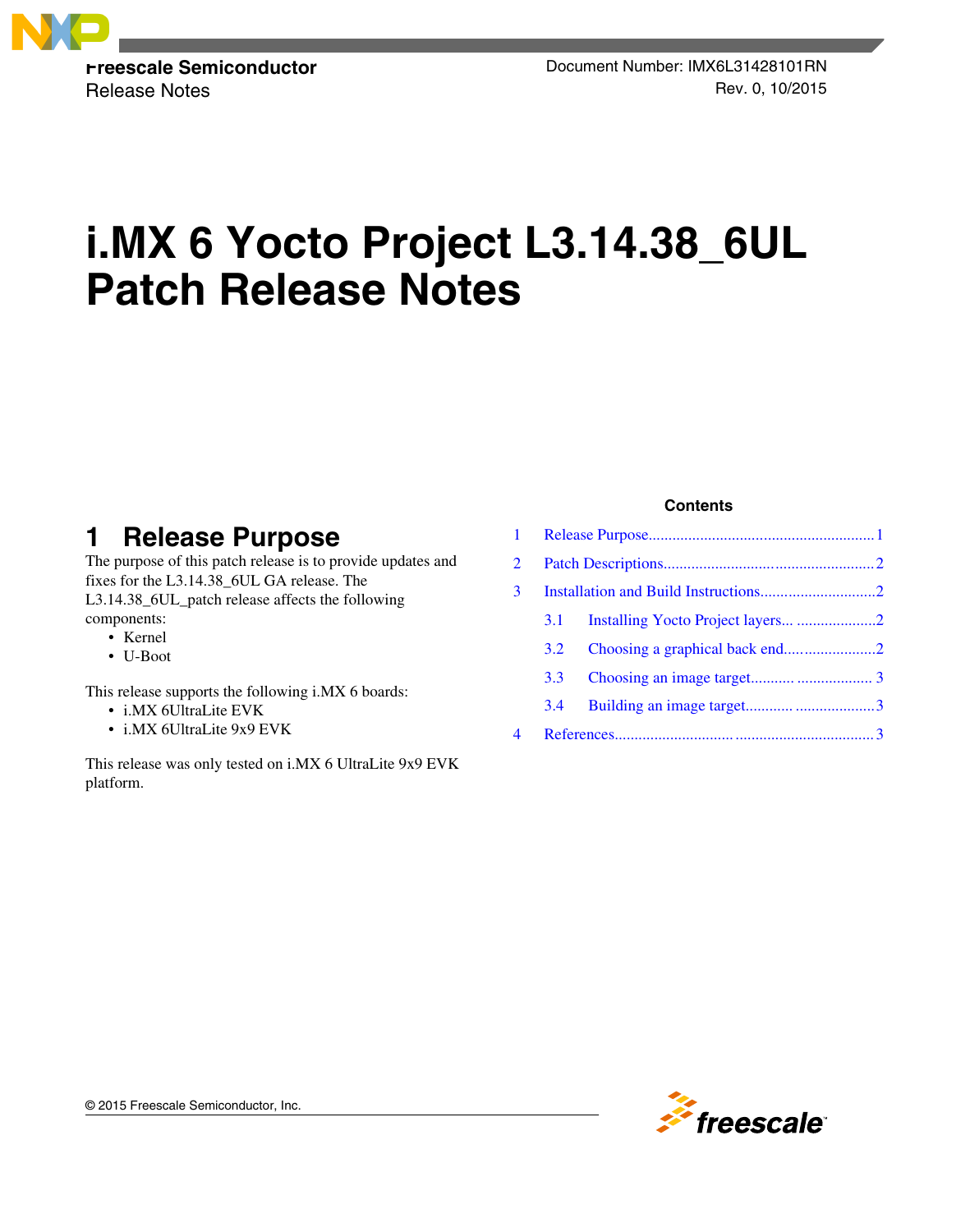<span id="page-1-0"></span>

## **2 Patch Descriptions**

The following table provides the patch descriptions for this release.

| <b>Table 1. Patch descriptions</b> |  |  |  |
|------------------------------------|--|--|--|
|------------------------------------|--|--|--|

| <b>Component</b> | <b>Description</b>                                                                                                                                                                                                                                                                                                                                                                                                                                                                                                                                                                                                                                 |
|------------------|----------------------------------------------------------------------------------------------------------------------------------------------------------------------------------------------------------------------------------------------------------------------------------------------------------------------------------------------------------------------------------------------------------------------------------------------------------------------------------------------------------------------------------------------------------------------------------------------------------------------------------------------------|
| ∣Kernel          | • MLK-11492 ARM: imx: keep weak 2p5 on for USB vbus wakeup.<br>• MLK-11491 ARM: imx: dis-connect vddhigh in and vddsnys in for imx6ul<br>• MLK-11489 i.MX6UL: Add the 9x9-evk-csi.dts for the camera module<br>• MLK-11465-2: ARM: dts: imx7d/imx6ul: update SW1A for PFUZE3000<br>• MLK-11465-1: regulator: pfuze100: update voltage setting for SW1A of PF3000<br>• MLK-11461-2 ARM: dts: imx6ul: add LDO enable dtb for 9x9 evk board<br>• MLK-11461-1 ARM: dts: imx6ul: add LDO bypass support for 9x9 EVK<br>• MLK-11366-2 ARM: imx: add suspend/resume support for imx6ul lpddr2<br>• MLK-11366-1 ARM: dts: imx6ul: add 9x9-lpddr2-evk board |
| U-Boot           | • MLK-11554 imx: mx6ulevk: Modify the mtest memory end to half of PHYS_SDRAM_SIZE<br>• MLK-11549 imx: imx6ul: enlarge MMDC_MAPSR.PST to 16<br>• MLK-11505 imx: mx6ul: Disable the LCDIF before system reset<br>• MLK-11486 imx: mx6ul 9x9 evk correct CS0 END<br>• MLK-11490 ARM: imx: imx6ul: disable pfuze3000 low power mode<br>• MLK-11478 imx: mx6ul: Add QSPINOR boot support on mx6ul 9x9 evk board<br>• MLK-11461 imx: imx6ul: enable LDO bypass for 9x9 EVK board<br>• MLK-11367 imx: mx6ul: Add cma bootargs for 6ul 9x9 board<br>• MLK-11364 imx: mx6ul: Add support for i.MX6UL 9x9 EVK board                                          |

# **3 Installation and Build Instructions**

This section describes how to install the patch release.

For host setup and Yocto Project setup instructions, see the *Freescale Yocto Project User's Guide* (IMXLXYOCTOUG).

### **3.1 Installing Yocto Project layers**

To set up the manifest and download the Yocto Project layers, use the following commands:

```
mkdir yocto_3.14.38-6UL
cd yocto_3.14.38-6UL
repo init -u git://git.freescale.com/imx/fsl-arm-yocto-bsp.git -b imx-3.14.38-6UL_patch
repo sync
```
# **3.2 Choosing a graphical back end**

Before the setup, choose a graphical back end. The default is X11.

Choose one of the following graphical back ends:

- X11
- Wayland: using the Weston compositor

**i.MX 6 Yocto Project L3.14.38\_6UL Patch Release Notes, Rev. 0, 10/2015**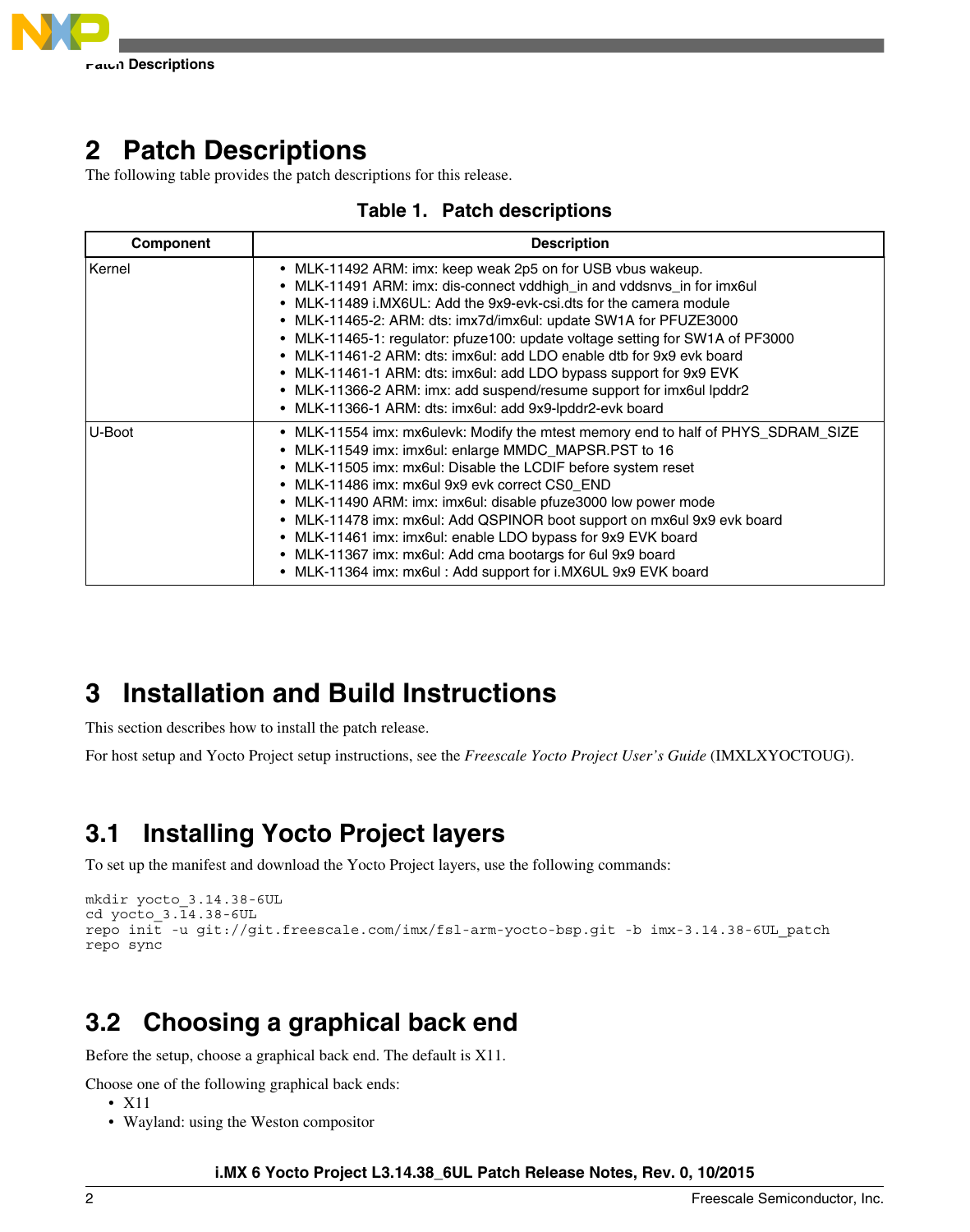<span id="page-2-0"></span>

- DirectFB
- FrameBuffer

Specify a machine configuration for each graphical back end. Examples for each back end are:

• For X11:

MACHINE=imx6ul9x9evk source fsl-setup-release.sh –b build-x11 –e x11

#### **NOTE**

Qt 5 is not supported on any i.MX 6 UltraLite platform.

The fsl-setup-release script installs the meta-fsl-bsp-release layer and configures the DISTRO\_FEATURES required for choosing the graphical back end. The –b parameter specifies a build directory target. In the build directory, a conf directory is created from setup that contains the local.conf file, where MACHINE and DISTRO\_FEATURES are set. The meta-fsl-bsprelease layer is added into the bblayer.conf file in the conf directory under the build directory specified by the –e parameter.

### **3.3 Choosing an image target**

Choose an image target to build. The following are image examples:

- core-image-minimal: builds minimal kernel and U-Boot
- fsl-image-gui: builds a non-Qt 5 image for X11, Frame Buffer, DirectFB, and Wayland graphical backends.
- fsl-image-qt5: builds a Qt 5 image for X11, Frame Buffer, and Wayland graphical backends.

This release is for the Fido Yocto Project and does not support integration of features from later Yocto releases.

### **3.4 Building an image target**

bitbake <image>

Examples:

• For building a non Ot 5 image:

```
bitbake fsl-image-gui
```
• For building a Qt 5 image for X11, Frame Buffer, and Wayland graphical backends:

```
bitbake fsl-image-qt5
```
To initialize the build environment when the session exits, run the following command in the directory above the build directory:

setup-environment <br/> <br/>kbuild directory>

### **4 References**

- For details on setting up the Host and Yocto Project, see the *Freescale Yocto Project User's Guide* (IMXLXYOCTOUG).
- For details on boot switch settings (which is the same as those for the i.MX6 UltraLite EVK board), see "How to boot the i.MX boards" in the *i.MX Linux® User's Guide* (IMXLUG).

#### **i.MX 6 Yocto Project L3.14.38\_6UL Patch Release Notes, Rev. 0, 10/2015**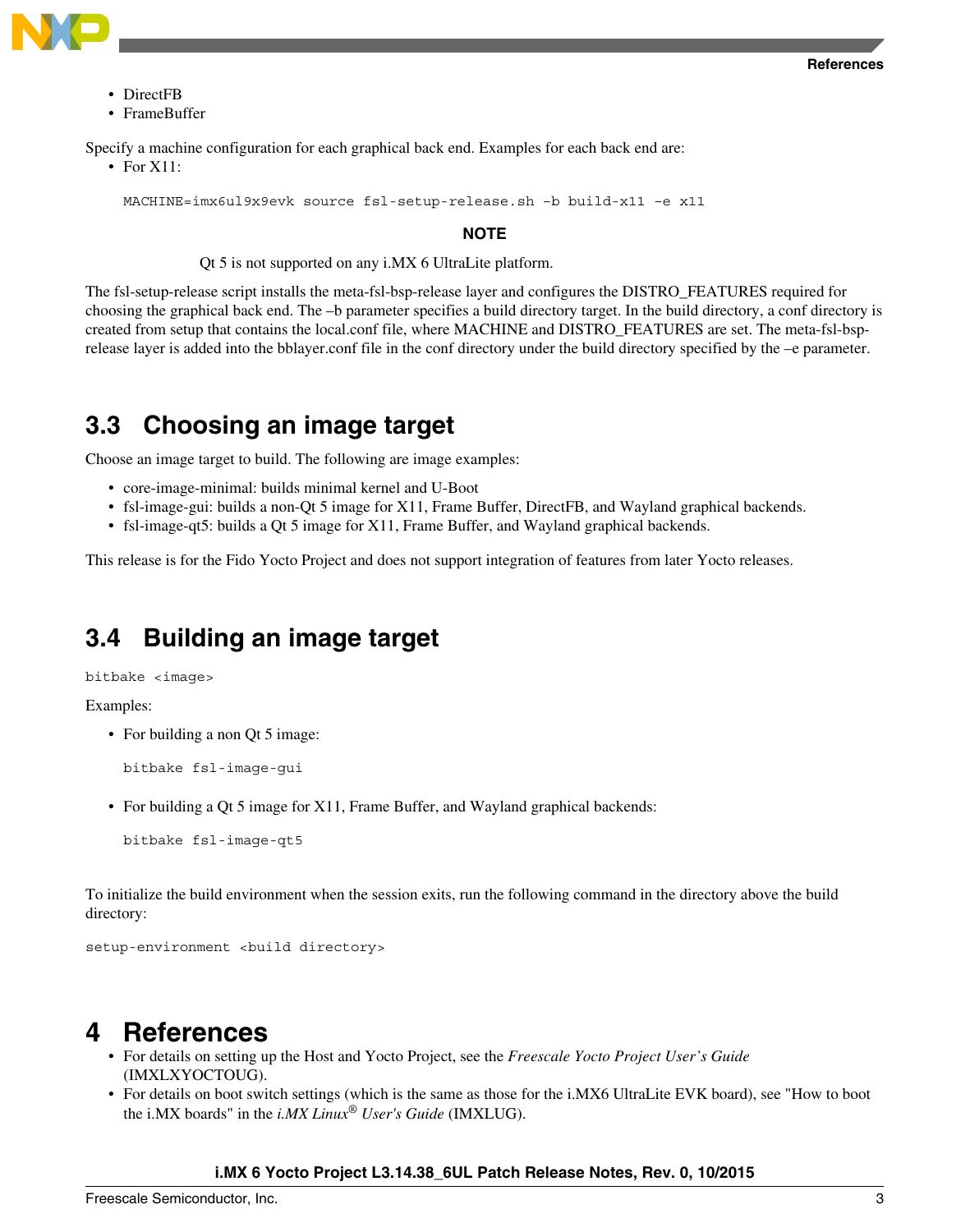

**References**

- For information on downloading images using U-Boot, see "Downloading images using U-Boot" in the *i.MX Linux® User's Guide* (IMXLUG).
- For information on setting up an SD/MMC card, see "Preparing an SD/MMC card to boot" in the *i.MX Linux® User's Guide* (IMXLUG).